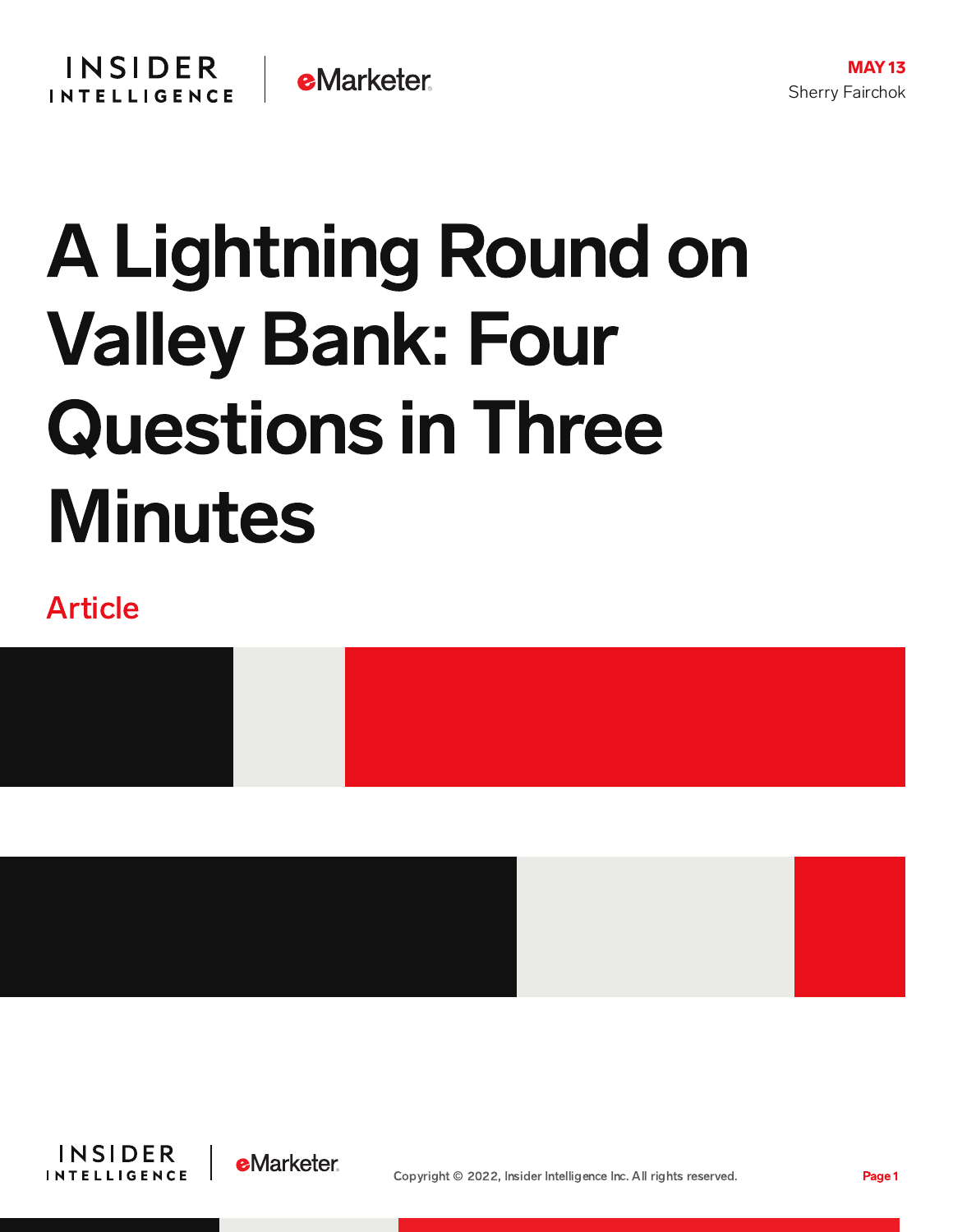### Stuart Cook

#### Chief Digital Product Officer, Valley Bank



Stuart Cook is the chief digital product officer at New Jersey-based [Valley](https://www.valley.com/) Bank, a regional bank that's a subsidiary of Valley National Bancorp. The 95-year-old bank holds



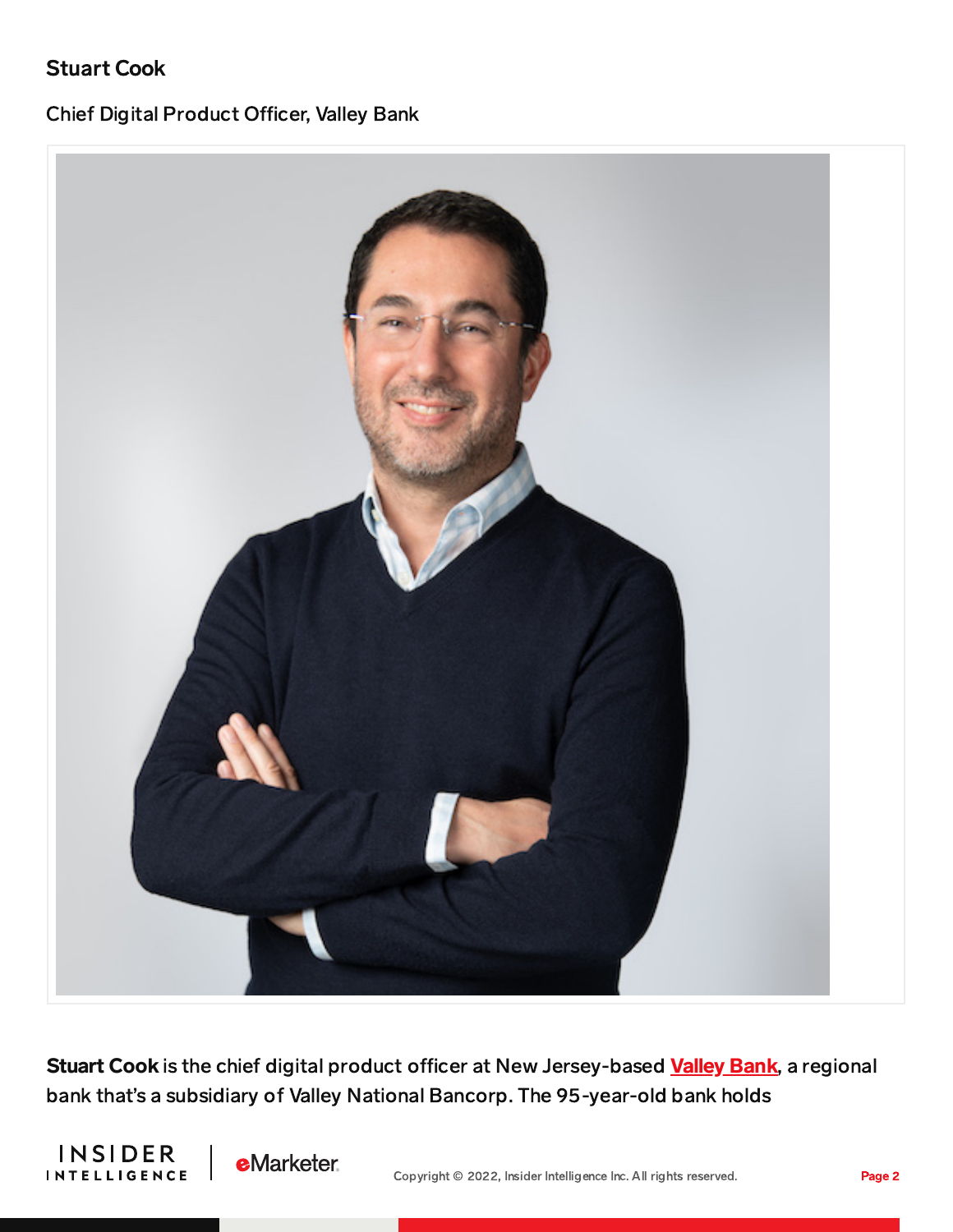approximately \$50 billion in assets and has more than 200 locations throughout New York, New Jersey, Florida and Alabama.

Insider Intelligence recently engaged Cook in a lightning round of questions about how Valley is managing its digital evolution and the drivers behind its growth, including banking as a service and its recent specialization in cannabis banking.

The following has been edited for clarity and brevity.

Insider Intelligence (II): What digital engagement trends do you think will have the largest impact on banking?

**Stuart Cook (SC):** For me, it's the shift from focusing on customer retention to focusing on customer attention.

What's also fascinating is the shift from homogenized commodity products to customized, personalized products. I really think that's a big challenge and it's going to have a large impact on banking.

#### II: How will Valley Bank evolve to take advantage of those trends?

SC: We've focused on building out our digital capabilities to manage the life cycle of our customers. That means being able to provide the right products and services at the right time and to drive the right level of customer attention.

We've also been developing banking as a service (BaaS) capabilities for the niche banking segments that we**'**re in. We're really excited about that as an opportunity, too.

# II: Is your primary audience for Valley Bank different from your traditional Valley Bank customer profile? How so?

SC: Starting with during the pandemic, we've seen a big shift around digital adoption from our retail customers. That's given us cause to think about the opportunity to combine our digital and physical propositions to create a unique relationship-banking proposition.

We've been a traditional commercial real estate bank, but we're also beginning to develop exciting large opportunities around niche banking segments. **Cannabis banking is one** example. We**'**re one of the largest nationally chartered banks currently serving that segment.